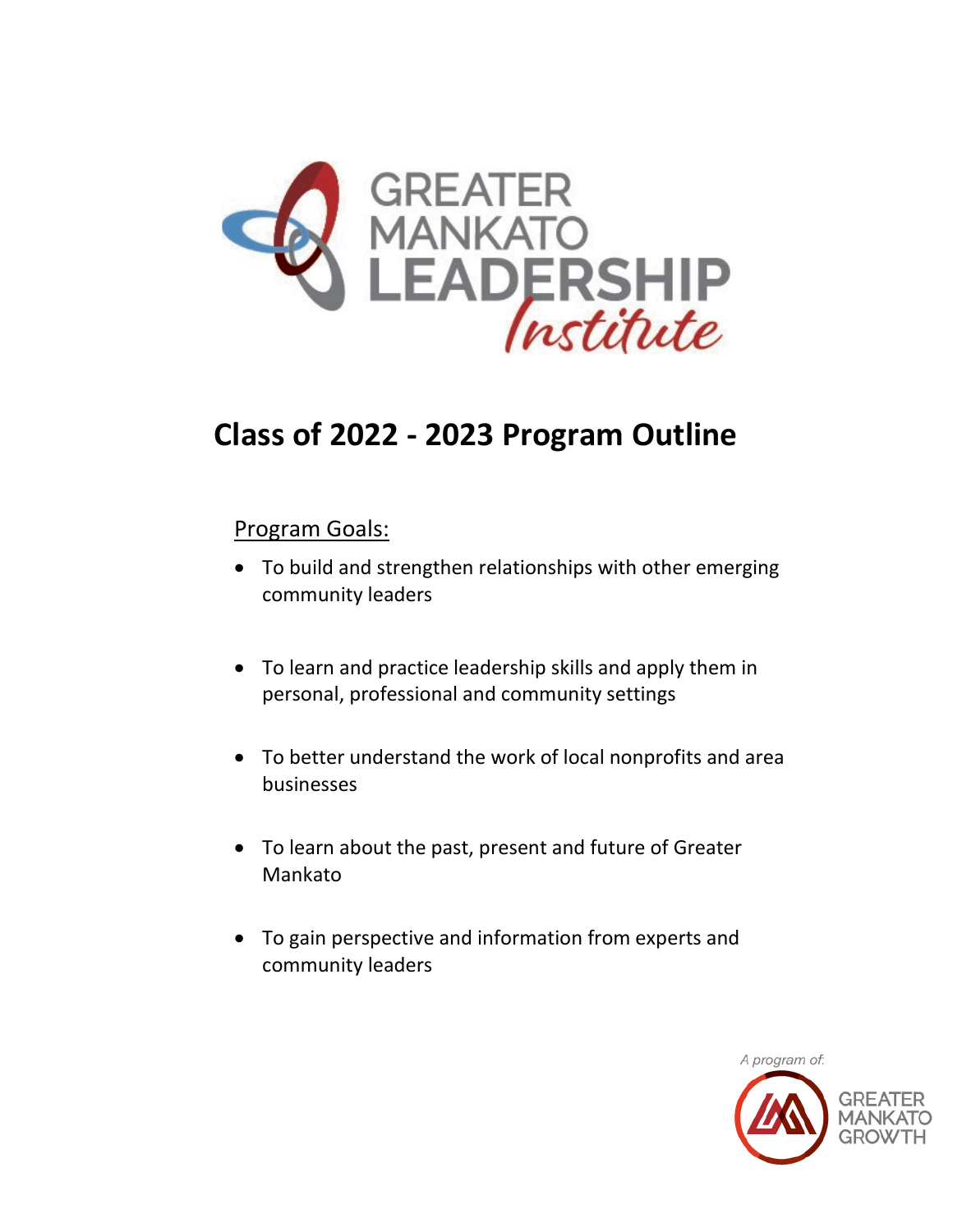## Program Goals & Outline



#### **Session 1a The Leadership Challenge – Day 1** – September 15 *Introductory Session, Goal Setting*

#### **Goals**

- To begin developing relationships with your classmates
- To learn more about Greater Mankato Growth, Inc., its Business Units and the Community
- To set a nine-month goal for yourself to complete or achieve during the course of this program

## **Session 1b The Leadership Challenge – Day 2** – September 16 (Sept. 23 rain date)

\_\_\_\_\_\_\_\_\_\_\_\_\_\_\_\_\_\_\_\_\_\_\_\_\_\_\_\_\_\_\_\_\_\_\_\_\_\_\_\_\_\_\_\_\_\_\_\_\_\_\_\_\_\_\_\_\_\_\_\_\_\_\_\_\_\_\_\_\_\_\_\_\_\_\_

*Minnesota State University Challenge Course* 

#### **Goals**

- To build and strengthen relationships with your fellow class members
- To practice active listening skills and effective team communication
- To build trust in yourself and your team
- To challenge yourself to reach higher goals
- To support and celebrate the accomplishments of others

#### **Session 2 Greater Mankato's History/The Importance of Arts and Culture in a Vibrant Community**– October 12

#### **Goals**

- Gain a deeper appreciation for our community's history and the people and businesses that helped form our early economy
- Provide background on the importance of arts and culture in a vibrant community.

\_\_\_\_\_\_\_\_\_\_\_\_\_\_\_\_\_\_\_\_\_\_\_\_\_\_\_\_\_\_\_\_\_\_\_\_\_\_\_\_\_\_\_\_\_\_\_\_\_\_\_\_\_\_\_\_\_\_\_\_\_\_\_\_\_\_\_\_\_\_\_\_\_\_\_\_

- Inform class members about the history of the Minnesota Legacy Amendment, and specifically about the Arts and Cultural Heritage portion of the funding.
- Introduce key leaders in the local arts scene and provide insight into how many area art installations and projects came to be.

\_\_\_\_\_\_\_\_\_\_\_\_\_\_\_\_\_\_\_\_\_\_\_\_\_\_\_\_\_\_\_\_\_\_\_\_\_\_\_\_\_\_\_\_\_\_\_\_\_\_\_\_\_\_\_\_\_\_\_\_\_\_\_\_\_\_\_\_\_\_\_\_\_\_\_

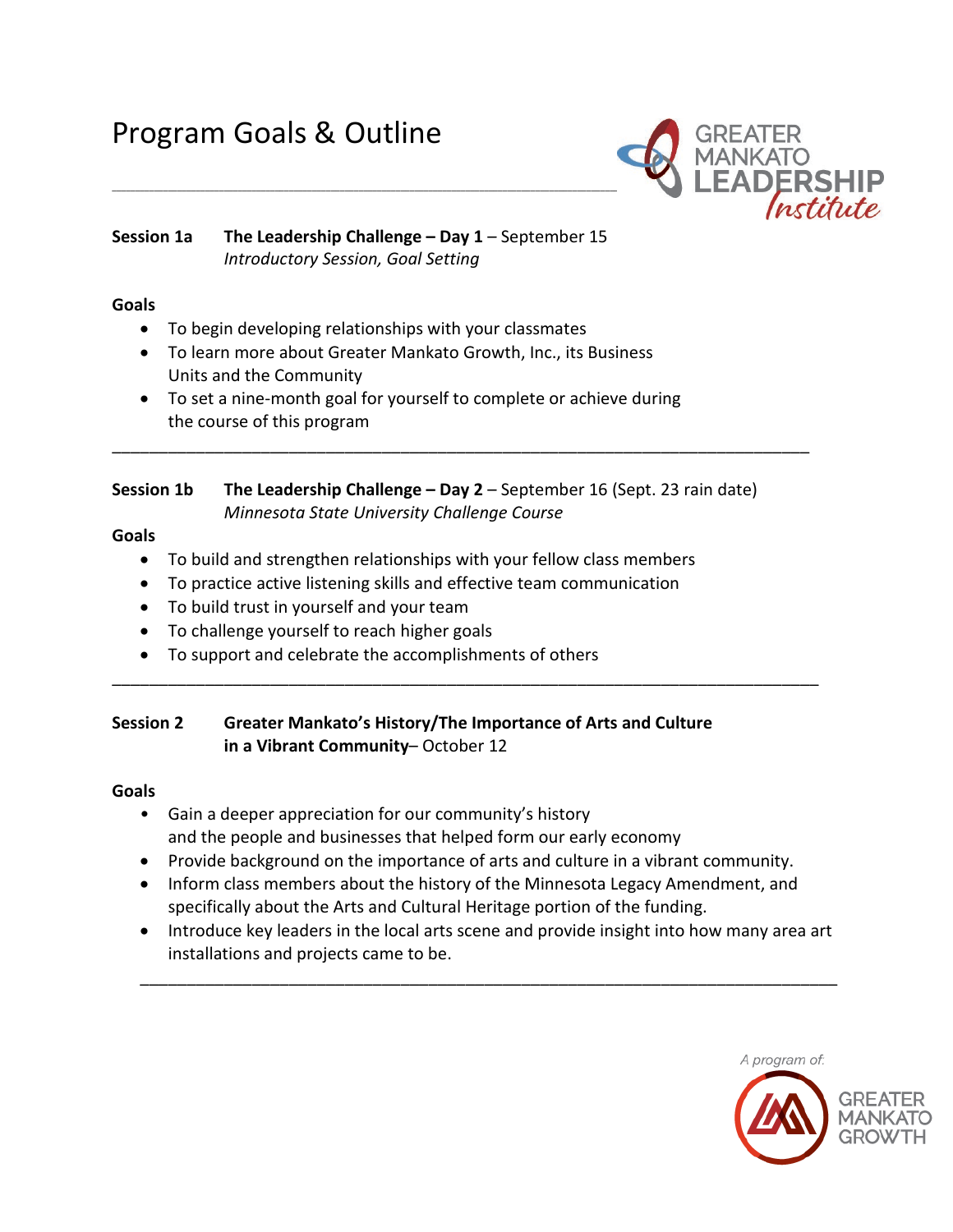#### **Session 3 What's my emotional intelligence? What's my leadership style? –** November 9

#### **Goals**

- To provide session participants a framework for understanding their emotional intelligence
- To equip session participants with additional skills to sharpen their self-awareness, selfmanagement behaviors, social awareness behaviors, and relationship management behaviors
- To provide an opportunity to share ideas and collaborate with session participants about emotional intelligence for personal and professional development

\_\_\_\_\_\_\_\_\_\_\_\_\_\_\_\_\_\_\_\_\_\_\_\_\_\_\_\_\_\_\_\_\_\_\_\_\_\_\_\_\_\_\_\_\_\_\_\_\_\_\_\_\_\_\_\_\_\_\_\_\_\_\_\_\_\_\_\_\_\_\_\_\_\_\_\_\_\_

• To connect with session participants to design individual action plans that apply emotional intelligence to the work environment

#### **Session 4 Serving Our Community -** December 14

**Goals**

- Define your talents and areas of passion and how they align with serving your community
- Understand the questions you should ask yourself before agreeing to volunteer

\_\_\_\_\_\_\_\_\_\_\_\_\_\_\_\_\_\_\_\_\_\_\_\_\_\_\_\_\_\_\_\_\_\_\_\_\_\_\_\_\_\_\_\_\_\_\_\_\_\_\_\_\_\_\_\_\_\_\_\_\_\_\_\_\_\_\_\_\_\_\_\_\_\_\_\_\_\_

- Expand your awareness of area non-profit organizations
- Explore options to serve on committees, boards, or civic/service clubs
- Participate in a new volunteer experience

#### **Session 5 Embracing Diversity –** January 11

#### **Goals**

- Explore your personal stereotypes, prejudices, and attitudes
- Deepen your understanding of the changing landscape of our population and understand how it affects our economy and workforce

\_\_\_\_\_\_\_\_\_\_\_\_\_\_\_\_\_\_\_\_\_\_\_\_\_\_\_\_\_\_\_\_\_\_\_\_\_\_\_\_\_\_\_\_\_\_\_\_\_\_\_\_\_\_\_\_\_\_\_\_\_\_\_\_\_\_\_\_\_\_\_\_\_\_\_\_\_\_

• Learn ways that you can embrace diversity and inclusion in your workplace and personal life

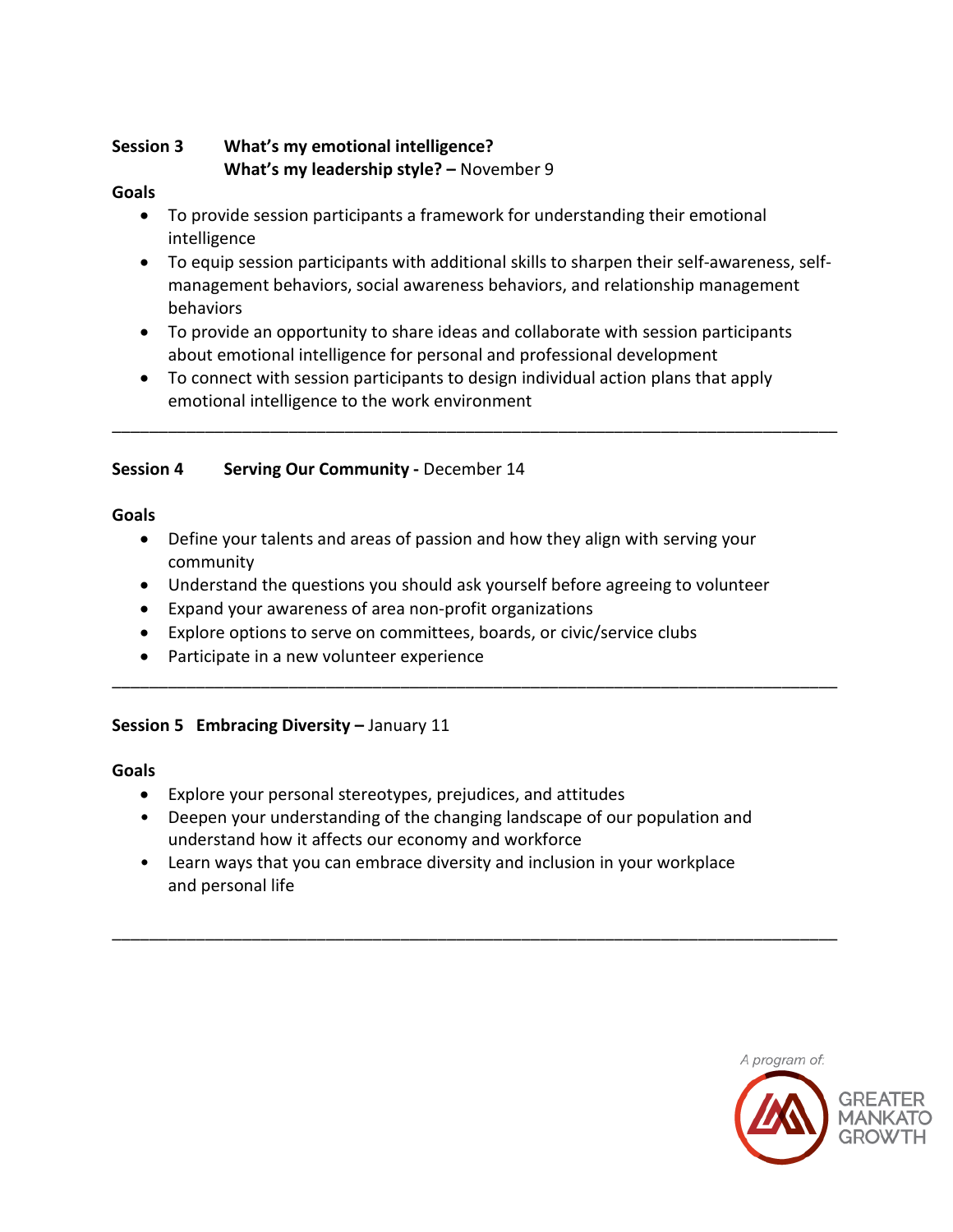#### **Session 6 Communication and Leadership –** February 8

#### **Goals**

- Provide participants with knowledge about the science behind how individuals communicate and offer relevant and applicable training to help class members become more effective communicators.
- Learn how to run more effective meetings
- Gain new skills by practicing crucial conversations and learning new ways to lead by communicating in an assertive manner

\_\_\_\_\_\_\_\_\_\_\_\_\_\_\_\_\_\_\_\_\_\_\_\_\_\_\_\_\_\_\_\_\_\_\_\_\_\_\_\_\_\_\_\_\_\_\_\_\_\_\_\_\_\_\_\_\_\_\_\_\_\_\_\_\_\_\_\_\_\_\_\_\_\_\_\_\_\_

#### **Session 7 Effective Advocacy & Civic Engagement –** March 8-9 Overnight in St. Paul (alternate dates March 15-16)

#### **Goals**

- Review how local and state government operates and how you can be an effective advocate on issues important to you and our community
- Hear community, regional, and state updates from public staff and elected officials on key areas
- Be informed of Greater Mankato's top community needs of government
- Expand your relationship with your fellow classmates during this two-day session

\_\_\_\_\_\_\_\_\_\_\_\_\_\_\_\_\_\_\_\_\_\_\_\_\_\_\_\_\_\_\_\_\_\_\_\_\_\_\_\_\_\_\_\_\_\_\_\_\_\_\_\_\_\_\_\_\_\_\_\_\_\_\_\_\_\_\_\_\_\_\_\_\_\_\_\_\_\_

#### **Session 8 Effective Leadership: Essential Ingredients –** April 12

*You are a leader. No matter where you work within an organization's structure, a key concern of yours should be, "Am I am effective leader?"* 

#### **Goals:**

- Revisit the importance of clearly knowing your core values that guide ethical decisionmaking
- Receive conflict competency suggestions (knowledge, skills and abilities) that positively impact leadership effectiveness
- Experience the tensions leaders face when navigating through ambiguity and complexity

\_\_\_\_\_\_\_\_\_\_\_\_\_\_\_\_\_\_\_\_\_\_\_\_\_\_\_\_\_\_\_\_\_\_\_\_\_\_\_\_\_\_\_\_\_\_\_\_\_\_\_\_\_\_\_\_\_\_\_\_\_\_\_\_\_\_\_\_\_\_\_\_\_\_\_\_\_\_